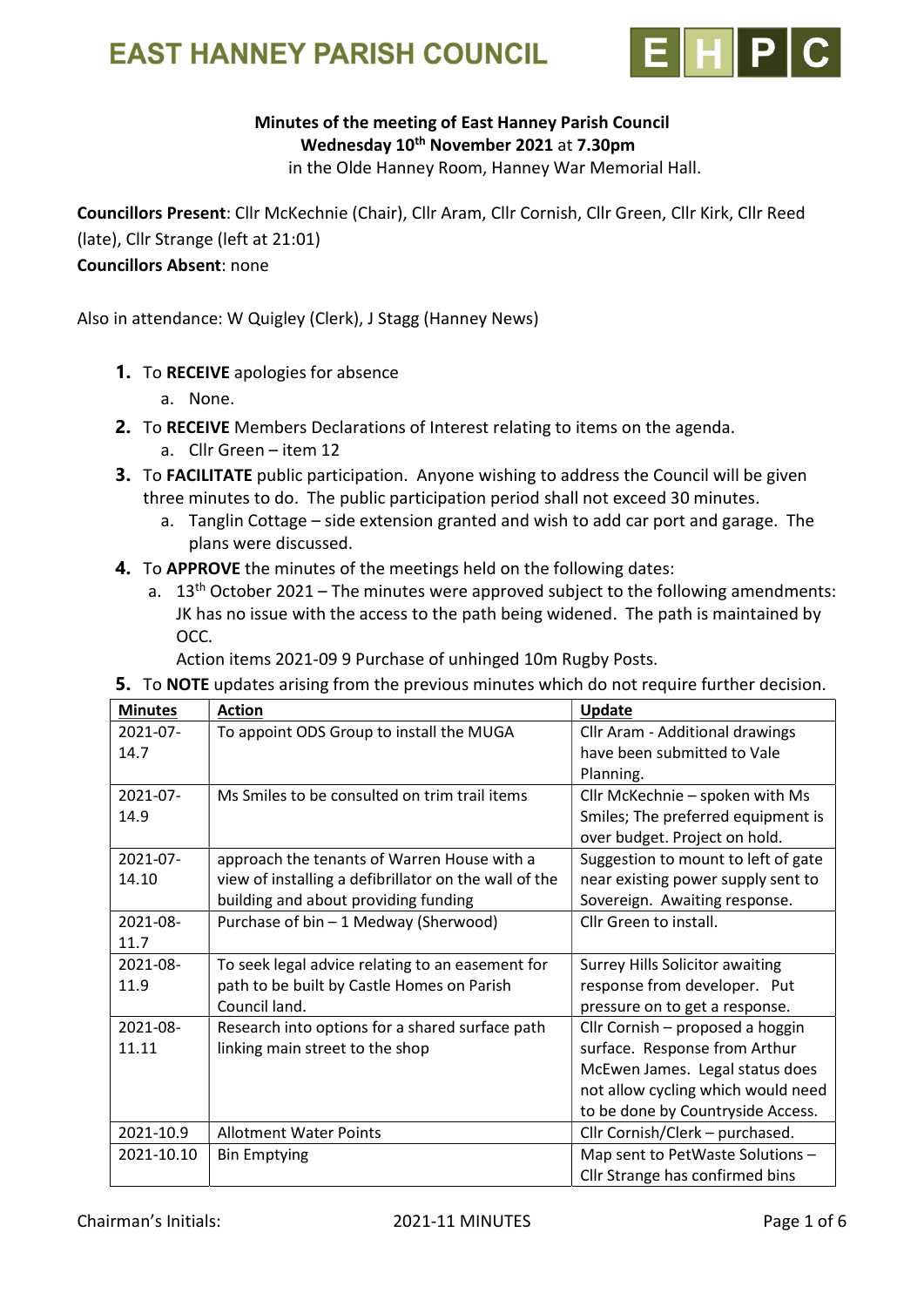

| <b>Cllr Barber contacted Chairman</b> |
|---------------------------------------|
| about attendance and is not able      |
|                                       |
| Cllr Aram - goals £820, + delivery.   |
|                                       |
|                                       |
|                                       |
|                                       |
| Front cover being created for each    |
| of the documents. Expenditure for     |
| this (£400) has been agreed by the    |
|                                       |
|                                       |
|                                       |

6. To APPROVE the publication of the tender document for the Playscape. It was RESOLVED to approve the tender document for publication. Clerk to put the advert on the contracts finder portal. The funding needs to be established as part of the budget setting process. Dates need to be updated.

Grant funding application needs to be submitted in March.

- 7. To NOTE the response sent to the Letcombe Brooke Steering Project.
	- a. It was agreed to oppose Fishing Permits and to increase the size of the culvert.
	- b. 20 "no fishing" signs have been requested.
- 8. To RESOLVE to request 20mph speed limits in the Village.
	- a. It was RESOLVED to request 20mph speed limits on the roads within the village with the exception of the A338.
- 9. To AGREE to consult the residents of the Causeway, Brookside and School Road about the proposed parking restrictions.
	- a. It was RESOLVED to distribute a letter to the residents consulting about the proposed parking restrictions.
	- b. The Working Group consists of members of East Hanney Parish Council, West Hanney Parish Council and the School-Parent Governor.
- 10. To AGREE the recycling of Christmas Trees.
	- a. It was RESOLVED to provide "in parish" Christmas tree recycling on the corner of outside the Hanney War Memorial Hall.
	- b. It was agreed to obtain signs to mark the location for this and to put an entry in the Hanney News.
	- 11.To REVIEW Councillor's area of responsibility.
		- a. It was RESOLVED to delay this to the next meeting.
	- 12.Finance & Governance
		- a. To consider and APPROVE invoices for payment and to review payments made since the last meeting as itemised on the Payment & Receipts Schedule The invoices were APPROVED for payment.

| Ref no | Details<br>. | Pavment<br>`otal |
|--------|--------------|------------------|
|        |              |                  |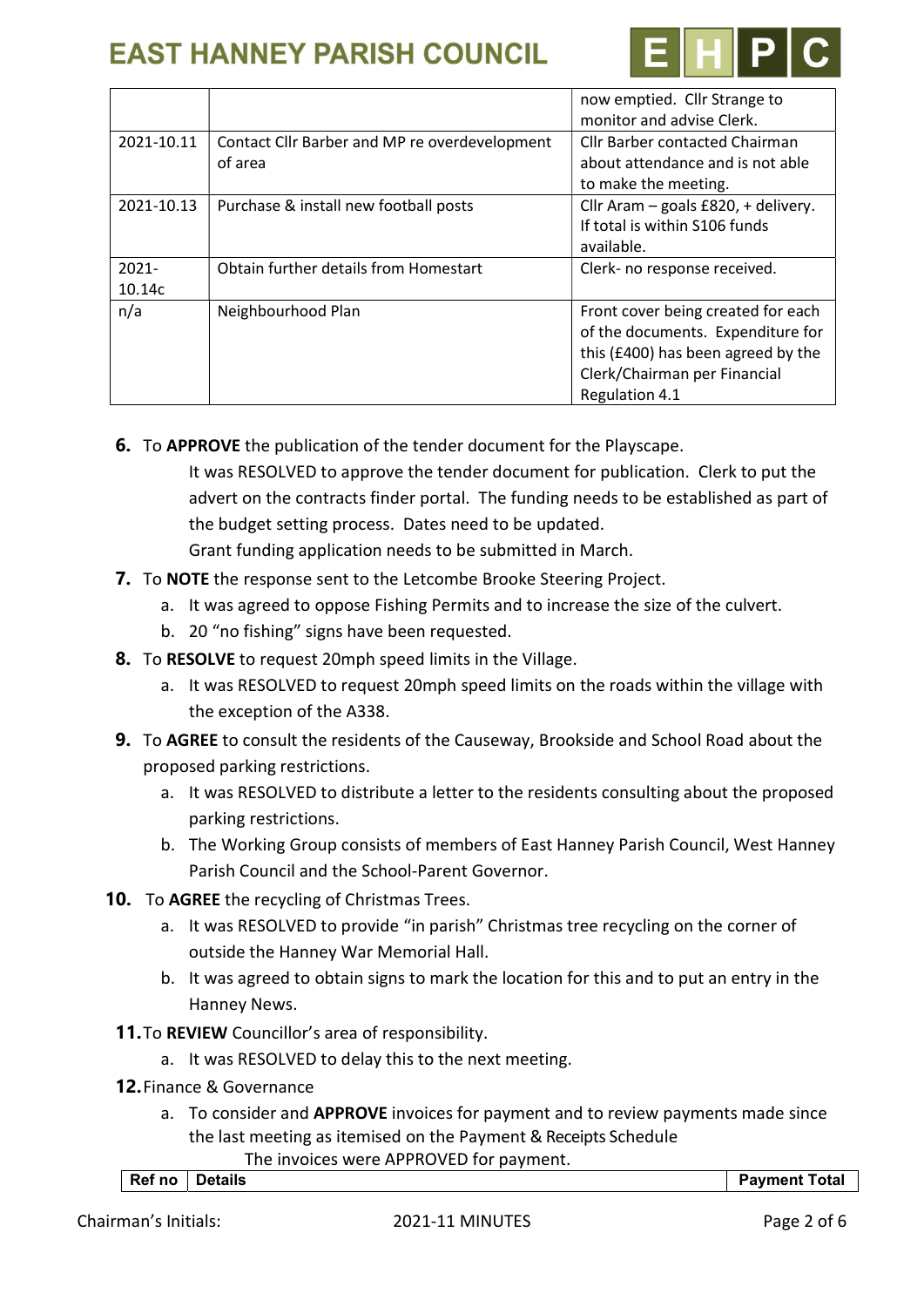

| P86             | Glasdon-Gasdon 2new bins                                            | £ | 757.54 |
|-----------------|---------------------------------------------------------------------|---|--------|
| <b>P87</b>      | I&CL Green-I&CL Green-I&CL Green - Land Maintenance                 | £ | 143.50 |
| P88             | W Quigley-W Quigley-Salaries                                        | £ | 877.23 |
| P89             | <b>Nest-Nest-Staff Pension</b>                                      | £ | 44.57  |
| P90             | W Quigley-W Quigley-Clerk Expenses                                  | £ | 32.40  |
| P91             | ID MOBILE LIMITED-ID MOBILE LIMITED-Parish Mobile Phone             | £ | 15.19  |
| P <sub>92</sub> | Pet Waste Solutions-Pet Waste Solutions-Dog Wastex3 + General Waste | £ | 246.30 |
|                 | x3                                                                  |   |        |
| P93             | Biffa-Biffa-Bin Emptying                                            | £ | 73.92  |
| P94             | Paddockcare-Paddockcare                                             | £ | 200.00 |

#### b. To NOTE any receipts on the Payment & Receipts Schedule

| i. |  | The receipts were noted. |  |  |  |
|----|--|--------------------------|--|--|--|
|----|--|--------------------------|--|--|--|

| <b>Receipt</b><br><b>Date</b> | <b>Details</b>          | Amount    |
|-------------------------------|-------------------------|-----------|
| 12/10/2021                    | allotment               | 2.08      |
| 27/10/2021                    | <b>VWHDC CIL Monies</b> | 17,531.50 |
|                               |                         |           |

c. To NOTE the income and Expenses Year to Date Summary

- i. The income and expenses year-to-date summary was noted.
- d. to CONSIDER any grant applications received
	- i. None

#### 13. Planning Applications

a. To CONSIDER all recent applications received from Vale of White Horse District Council on the attached schedule and any other planning applications received between the circulation of this agenda and the meeting.

| <b>Ref</b>       | <b>Location</b>                                                                | <b>Details</b>                                              | <b>Response Date</b>                                                                                                                                                                                                                                                                                                                                                                                                                                                                                                                                                                                                                                                                                                                                |
|------------------|--------------------------------------------------------------------------------|-------------------------------------------------------------|-----------------------------------------------------------------------------------------------------------------------------------------------------------------------------------------------------------------------------------------------------------------------------------------------------------------------------------------------------------------------------------------------------------------------------------------------------------------------------------------------------------------------------------------------------------------------------------------------------------------------------------------------------------------------------------------------------------------------------------------------------|
| P21/V2835<br>/HH | Tanglin<br>Cottage Main<br><b>Street East</b><br>Hanney<br>Wantage OX12<br>0HX | Erection of a two bay<br>detached car port<br>style garage. | 10/11/2021<br>We still believe that the comments made by<br>the conservation officer in relation<br>to the previous planning application<br>(P21/V1411/HH) are valid, that the<br>positioning of a garage in the area of open<br>space at the front of the property will<br>erode the sense of open space in this part of<br>the conservation area. It will still<br>hide the local vernacular of the property and<br>the planting of a hedge has made<br>no difference to this as the hedge is a<br>temporary "structure" that still maintains<br>a verdant frontage, whereas the garage is a<br>permanent structure that will be<br>hard on the eye<br>Having spoken to the homeowner we are<br>satisfied that the requirements have been<br>met. |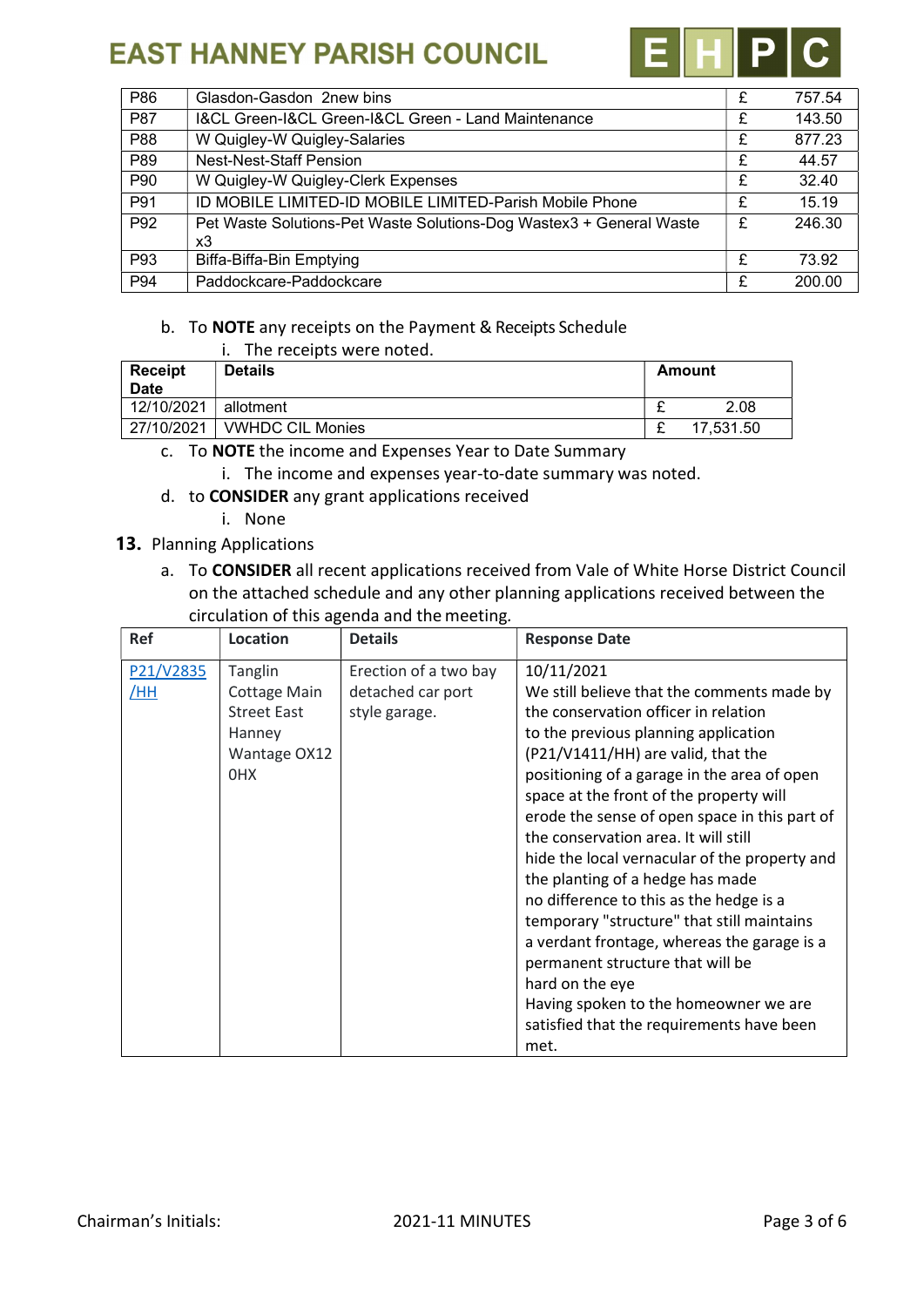



| P21/V2891<br>/LB  | Chandlers<br><b>Halls Lane East</b><br>Hanney<br>Wantage OX12<br>0HJ                   | Repair and<br>conservation of a 17th<br>Century thatched, oak<br>framed barn. This<br>application pertains<br>only to remedial works<br>to the frame and<br>cladding. Listed<br><b>Building Consent has</b><br>been granted for the<br>conversion under<br>application number<br>P17/V2025/LB on the<br>25th October 2017.<br>The extent of the<br>works is detailed in<br>the appended<br>document entitled<br>"Schedule of<br><b>Suggested Remedial</b><br>Works to the Timber<br><b>Frame of Chandlers</b><br>Barn". Planning<br>permission was<br>granted on the 25th<br>October 2017 under | 24/11/2021 (sent by clerk 1/11/21)                                                                                                                   |
|-------------------|----------------------------------------------------------------------------------------|-------------------------------------------------------------------------------------------------------------------------------------------------------------------------------------------------------------------------------------------------------------------------------------------------------------------------------------------------------------------------------------------------------------------------------------------------------------------------------------------------------------------------------------------------------------------------------------------------|------------------------------------------------------------------------------------------------------------------------------------------------------|
| P21/V2978<br>/FUL | Chandlers<br>Halls Lane East<br>Hanney<br>Wantage OX12<br>0HJ                          | P17/V2024/FUL.<br>Variation of condition<br>2 (Approved plans) in<br>application<br>P17/V2024/FUL to<br>revert to a tiled roof<br>on the adjacent<br>outbuilding. Proposed<br>conversion of an<br>existing grade 2 listed<br>barn and outbuilding<br>to form a single<br>dwelling vehicular<br>access already<br>provided under<br>adjacent scheme.                                                                                                                                                                                                                                             | 24/11/2021 (sent by clerk 1/11/21)<br>The Parish Council has no objections but<br>requests all building material used match the<br>local vernacular. |
| P21/V3122<br>/HH  | <b>Orchard View</b><br><b>Main Street</b><br>East Hanney<br>Wantage OX12<br><b>OHX</b> | Proposed single and<br>two storey rear<br>extensions                                                                                                                                                                                                                                                                                                                                                                                                                                                                                                                                            | 8th December 2021 (sent 10/11/21)<br>No obections.                                                                                                   |

- b. To NOTE Lawful Developments, Amendments and Discharge of Conditions None
- c. To NOTE Decisions of the Local Planning Authority

| Reference | Location | <b>Description</b> | <b>Decision</b> |
|-----------|----------|--------------------|-----------------|
|-----------|----------|--------------------|-----------------|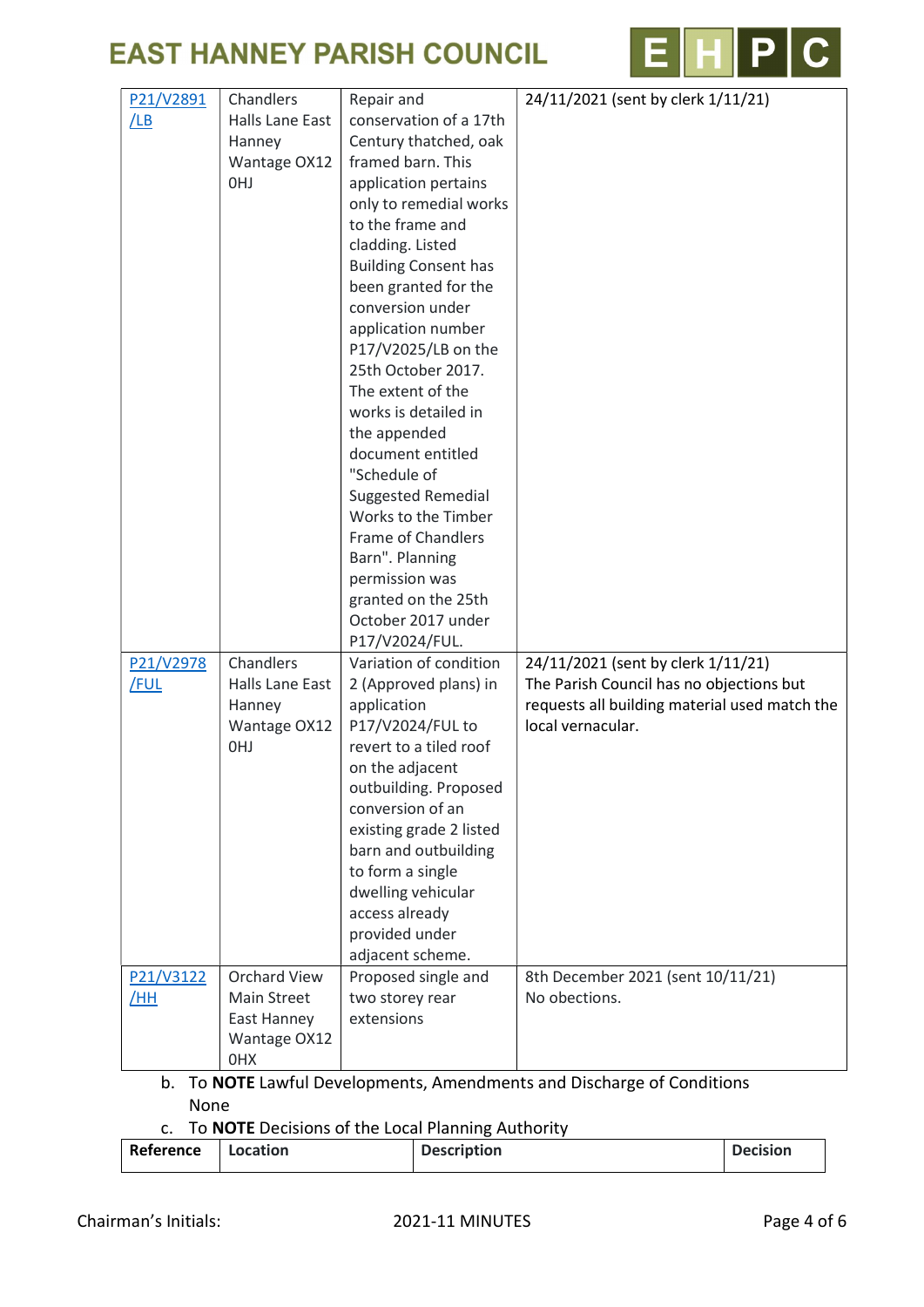

| P21/V2593<br>/HH  | 3 Ashfield Close East<br>Hanney Wantage OX12<br>0HW                      | Proposed removal of existing<br>conservatory and construction of a single-<br>storey extension.                                                                                                                                                                                                                                                                                                                                                                                                                                                                                                                                                                                                                                                                                                                                                                                                                                            | Planning<br>Permission         |
|-------------------|--------------------------------------------------------------------------|--------------------------------------------------------------------------------------------------------------------------------------------------------------------------------------------------------------------------------------------------------------------------------------------------------------------------------------------------------------------------------------------------------------------------------------------------------------------------------------------------------------------------------------------------------------------------------------------------------------------------------------------------------------------------------------------------------------------------------------------------------------------------------------------------------------------------------------------------------------------------------------------------------------------------------------------|--------------------------------|
| P21/V1972<br>/HH  | <b>Beechcroft Snuggs Lane</b><br>East Hanney Wantage<br>OX12 OHU         | Internal alterations to existing detached<br>house with associated loft conversion. (As<br>amended by tree protection plan and<br>details submitted 14 October 2021)                                                                                                                                                                                                                                                                                                                                                                                                                                                                                                                                                                                                                                                                                                                                                                       | Planning<br>Permission         |
| P21/V1375<br>/DIS | <b>Hanney Nurseries</b><br><b>Steventon Road East</b><br>Hanney OX12 OHS | Discharge of conditions 4 (Surface water<br>drainage scheme), 5 (Strategy and<br>programme for ground water<br>monitoring), 6 (Wheel washing facilities),<br>9 (Site access details & vision splays) & 10<br>(Road and footway construction to each<br>dwelling) in application P20/V3119/FUL.<br>Addition of 2no. homes in lieu of Pumping<br>Station at Hanney Nurseries, Steventon<br>Road, OX12 0HS (P19/V0910/FUL).                                                                                                                                                                                                                                                                                                                                                                                                                                                                                                                   | <b>DIS Partially</b><br>Agreed |
| P21/V0777<br>/DIS | <b>Hanney Nurseries</b><br><b>Steventon Road East</b><br>Hanney OX12 OHS | Discharge of conditions 5 (Sustainable<br>Drainage Scheme) & 6 (Strategy for<br>ground water monitoring) in application<br>P19/V0910/FUL. Residential development<br>of 46 market and affordable dwellings<br>with associated landscaping and<br>infrastructure (2021-04-16 - additional<br>information)                                                                                                                                                                                                                                                                                                                                                                                                                                                                                                                                                                                                                                   | <b>DIS Details</b><br>Rejected |
| P21/V0776<br>/dis | <b>Hanney Nurseries</b><br><b>Steventon Road East</b><br>Hanney OX12 OHS | Discharge of condition 13 (Site access<br>details required) & 15 (Access road<br>construction) on planning application<br>P19/V0910/FUL. (Residential<br>development of 46 market and affordable<br>dwellings with associated landscaping and<br>infrastructure.) 13 - Prior to the first<br>occupation of any dwelling the site access<br>to Steventon Road shall be constructed in<br>accordance with the details that shall first<br>be submitted to and approved in writing<br>by the local planning authority. 15 - No<br>dwelling shall be occupied until that part<br>of the roads and footways which is to<br>serve that dwelling has been provided<br>apart from the wearing course. The<br>wearing course shall be provided in<br>accordance with details that shall first be<br>submitted to and approved in writing by<br>the local planning authority and<br>completed prior to the occupation of the<br>penultimate dwelling | <b>DIS Partially</b><br>Agreed |
| P21/V1697<br>/DIS | <b>Hanney Nurseries</b><br><b>Steventon Road East</b><br>Hanney OX12 OHS | Discharge of conditions 11 (Play<br>Equipment) & 17 (Swift Bricks) on<br>application P19/V0910/FUL. Residential<br>development of 46 market and affordable<br>dwellings with associated landscaping and<br>infrastructure.                                                                                                                                                                                                                                                                                                                                                                                                                                                                                                                                                                                                                                                                                                                 | <b>DIS Details</b><br>Agreed   |